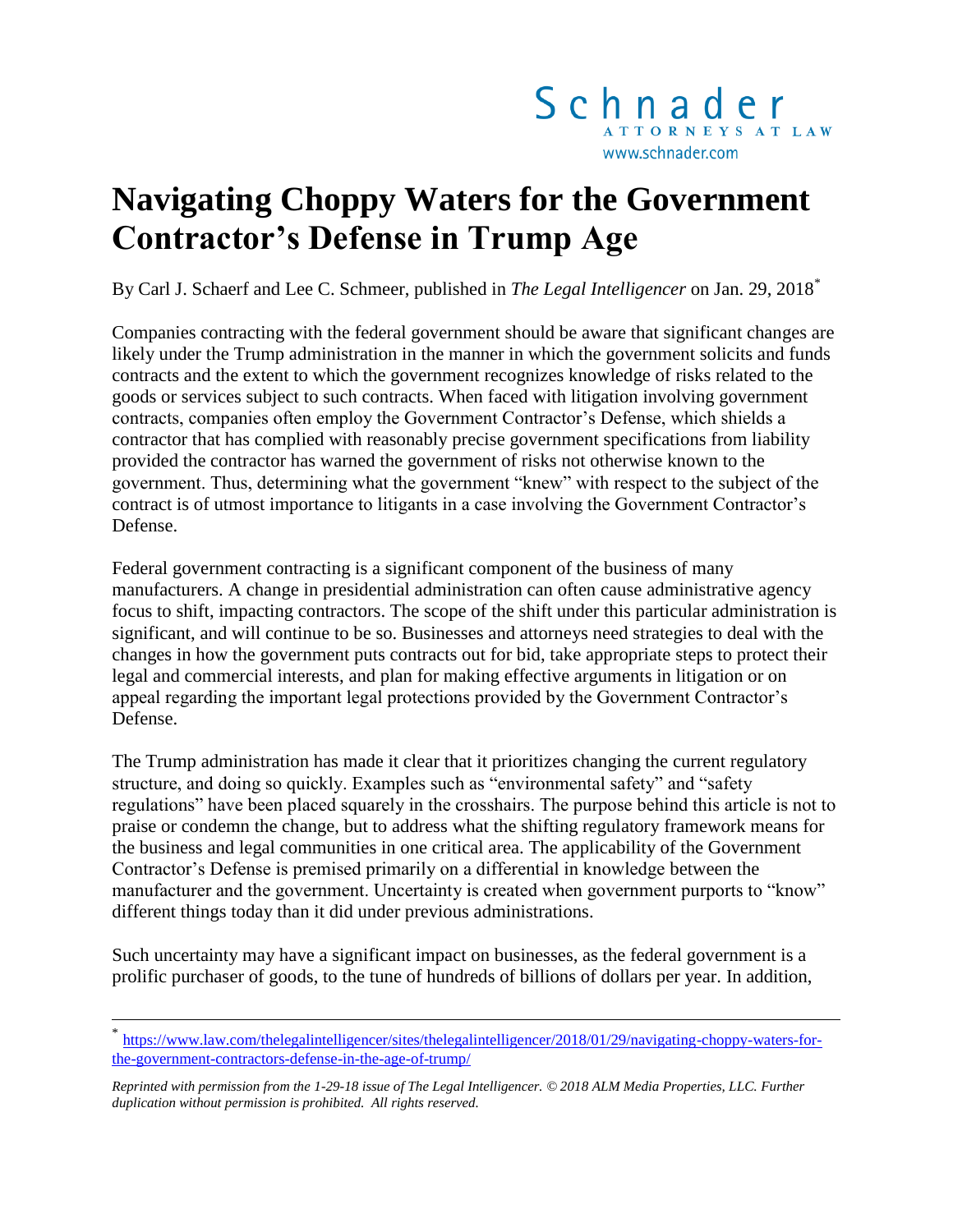responding to Federal Requests for Proposals is a complicated and lengthy process and in an age of ever-shrinking agency budgets, some profit margins are thinning. Given the amount of money at stake, American manufacturing will continue to pursue contracting opportunities at the federal level despite the expectation that federal agency belts will generally tighten.

The federal government makes very specific choices when it purchases equipment. Imagine, as an example, an electrical supply room at an airport. There is an unimaginable number of ways in which equipment in such a room can be specified, and a wide range of costs for such equipment depending on what is specified. A more cash-strapped government agency may choose to contract for that equipment differently due to budgetary concerns. Such choices are immunized when made by government, but what good would that be for the furnishing contractor if sued in injury litigation based on governmental choices? For this reason, a government contractor has no liability to injured third parties for providing equipment pursuant to government specification where: the government approved reasonably precise specifications; the equipment conformed to those specifications; and "the supplier warned the United States about the dangers in the use of the equipment that were known to the supplier but not to the United States," as in Boyle v. United Technologies, 487 U.S. 500, 512 (1988). In essence, the Government Contractor's Defense exists to protect the government's discretionary function immunity for governmental design and purchasing decisions. It is a species of preemption, displacing state tort laws that might otherwise apply to cases involving both military and nonmilitary contractors.

The third factor in this defense is based on a differential in knowledge between the government and the supplier, since without it "the displacement of state tort law would create some incentive for the manufacturer to withhold knowledge of risks, since conveying that knowledge might disrupt the contract but withholding it would produce no liability."

Proving government knowledge is going to present special challenges in the age of Trump. First, with shrinking budgets, agencies will be under more pressure to order the most stripped-down product options. Second, there is a new focus on minimizing what are perceived by agency officials as "extremist" positions on safety and toxicity. It may be difficult to anticipate whether, and when, Federal Agencies will now purport to know less about potential risks than in the recent past (i.e., under President Barack Obama). Third, the high level of turnover in personnel at key agencies removes and severs the institutional continuity that has been relied upon in the past to identify key witnesses for establishing what conversations occurred and what factors were discussed between supplier and government. Documentation, always critical in litigation, now becomes essential.

If you or your client finds yourself in litigation involving governmental decisions, do not be confident of your ability to depose or otherwise memorialize the decision-making processes of the key agency personnel. A formal request must be made following detailed regulatory procedures, and such a request may well be denied.

Because a manufacturer or supplier has no guarantees of being able to perpetuate the testimony of a decision-maker, documentation is essential. There are a number of strategies that may be employed, though some may meet resistance internally because they may chill the contracting process (the precise concern identified in the third Boyle factor). Among other possibilities:

 When stripped down equipment is ordered, consider a letter to the agency identifying other options, providing costs, and expressing the safety considerations underpinning the additional options;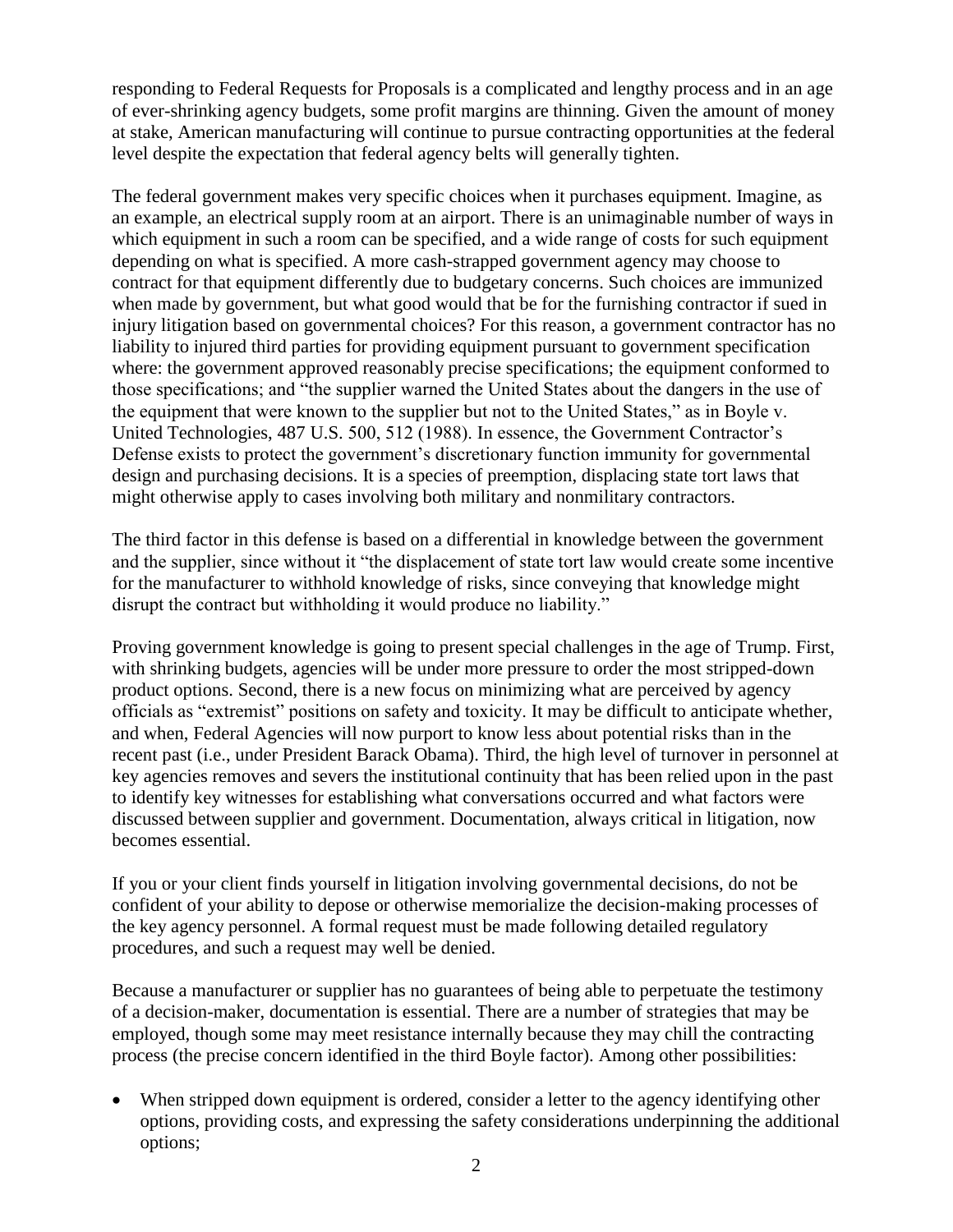- Prepare internal memos detailing all discussions with the government about any safety aspects of the contracting and specifying discussions;
- Consider proposing an additional warning package, as evidence that the government either accepted or rejected such warnings will go a long way in proving that the government knew the issues being flagged; or
- Preserve information (beyond historic document retention guidelines) as to past orders by the government. If the government has been ordering the same equipment, in the same way, throughout successive administrations, it strengthens the argument that the government knows what it is buying and wants what it is buying. It also potentially allows the "knowledge" of past agency administrations to serve as the measuring stick of agency "knowledge," as a government contractor typically does not have a duty to warn of dangers already known to the government. See, e.g., Lewis v. Babcock Industries, 985 F.2d 83, 89-90 (2d Cir. 1993) (contractor-manufacturer had no duty to inform the Air Force of dangers where "because of its experience with the aircraft, the Air Force had greater knowledge of the problem than [the manufacturer].")

When the paper trail is lacking, lawyers have to get more creative. The test of knowledge, both for government and agency, is actual, not constructive, knowledge. The knowledge of the specific purchaser (government specifier) is what matters, not the knowledge of the federal government at large, and knowledge of one agency should even be imputed to another where there is some tangible relationship between the agencies. However, nothing happens in a vacuum. There are norms of safety, and it will be easier to show deliberate decision-making regarding a product that complies with Federal and Industry Standards. If plaintiff's expert, for example, is theorizing a defect that is not based on standard violation, the question will be whether the manufacturer or the government had the requisite "knowledge." If the plaintiff is simply arguing that "you should have known," but there is no proof that either specifier or supplier "did know," there should be immunity.

A recent decision out of the U.S. District Court for the District of New Jersey is illustrative. In Siegman v. Schneider Electric, No. 15-7072, 2017 U.S. Dist. LEXIS 190485 (D.N.J. Nov. 17, 2017), the plaintiff, an experienced electrical installer, entered a live and fully energized transformer at the FAA facility at the Atlantic City Airport, triggering an arc that resulted in his injuries. The plaintiff's theory was that there should have been a cut-off device that either deenergized the transformer when the door was opened, or prevented the opening of the door without prior deenergization. The court focused not on whether such a device was necessary or would have enhanced safety, or whether such a device was better known to the manufacturer/supplier than to the government, but whether the risk of arc flash was equally known to government and supplier, thereby informing and immunizing the government strategy for addressing arc flash. Summary judgment was granted to the manufacturer, given appropriate evidence of the Government Contractor's Defense and the knowledge of risk, including the government's own specification of independent warnings and independent safety procedures.

In conclusion, we seem to be entering a time where government formally acknowledges fewer risks and hazards, and will be looking for ways to spend less in purchasing and contracting. Whether this will result in actual increases in harm to individuals working around or with the specified equipment remains to be seen, but certainly the plaintiffs bar can be expected to try to exploit political frustration and resistance sentiments before juries. Strategies for coping with the new landscape as outlined above are critical, and if followed, may create opportunities for